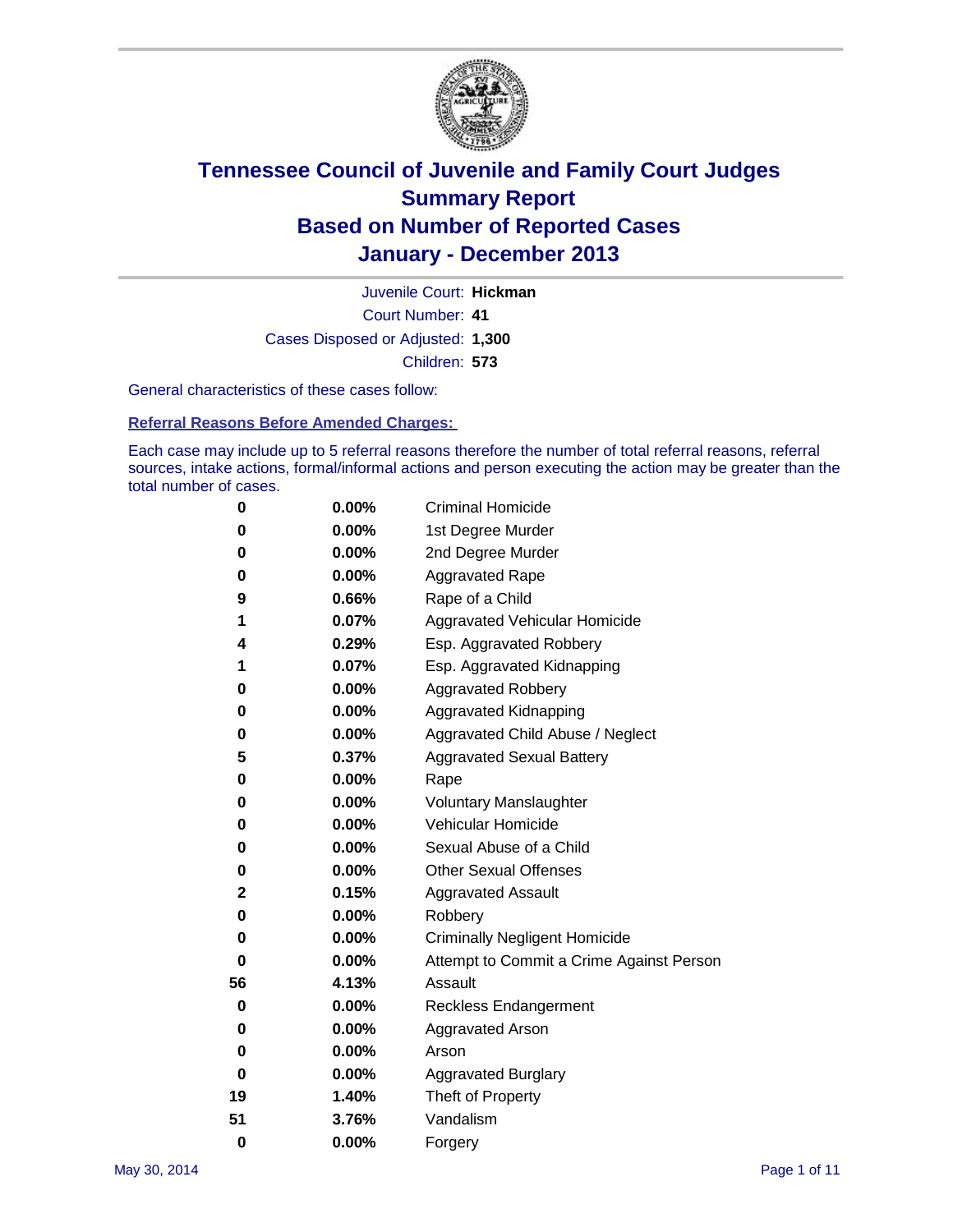

Court Number: **41** Juvenile Court: **Hickman** Cases Disposed or Adjusted: **1,300** Children: **573**

#### **Referral Reasons Before Amended Charges:**

Each case may include up to 5 referral reasons therefore the number of total referral reasons, referral sources, intake actions, formal/informal actions and person executing the action may be greater than the total number of cases.

| 0            | 0.00%    | <b>Worthless Checks</b>                                     |
|--------------|----------|-------------------------------------------------------------|
| 0            | 0.00%    | Illegal Possession / Fraudulent Use of Credit / Debit Cards |
| 11           | 0.81%    | <b>Burglary</b>                                             |
| 0            | 0.00%    | Unauthorized Use of a Vehicle                               |
| 0            | 0.00%    | <b>Cruelty to Animals</b>                                   |
| 1            | 0.07%    | Sale of Controlled Substances                               |
| 5            | 0.37%    | <b>Other Drug Offenses</b>                                  |
| 9            | 0.66%    | Possession of Controlled Substances                         |
| $\pmb{0}$    | 0.00%    | <b>Criminal Attempt</b>                                     |
| $\mathbf{2}$ | 0.15%    | Carrying Weapons on School Property                         |
| 0            | 0.00%    | Unlawful Carrying / Possession of a Weapon                  |
| 0            | 0.00%    | <b>Evading Arrest</b>                                       |
| 0            | 0.00%    | Escape                                                      |
| $\mathbf 2$  | 0.15%    | Driving Under Influence (DUI)                               |
| 1            | 0.07%    | Possession / Consumption of Alcohol                         |
| 0            | 0.00%    | Resisting Stop, Frisk, Halt, Arrest or Search               |
| 0            | 0.00%    | <b>Aggravated Criminal Trespass</b>                         |
| 0            | $0.00\%$ | Harassment                                                  |
| 0            | 0.00%    | Failure to Appear                                           |
| 0            | 0.00%    | Filing a False Police Report                                |
| 0            | 0.00%    | Criminal Impersonation                                      |
| 5            | 0.37%    | <b>Disorderly Conduct</b>                                   |
| 0            | 0.00%    | <b>Criminal Trespass</b>                                    |
| 1            | 0.07%    | <b>Public Intoxication</b>                                  |
| 0            | 0.00%    | Gambling                                                    |
| 8            | 0.59%    | Traffic                                                     |
| 0            | $0.00\%$ | <b>Local Ordinances</b>                                     |
| 0            | 0.00%    | Violation of Wildlife Regulations                           |
| 332          | 24.47%   | Contempt of Court                                           |
| 12           | 0.88%    | Violation of Probation                                      |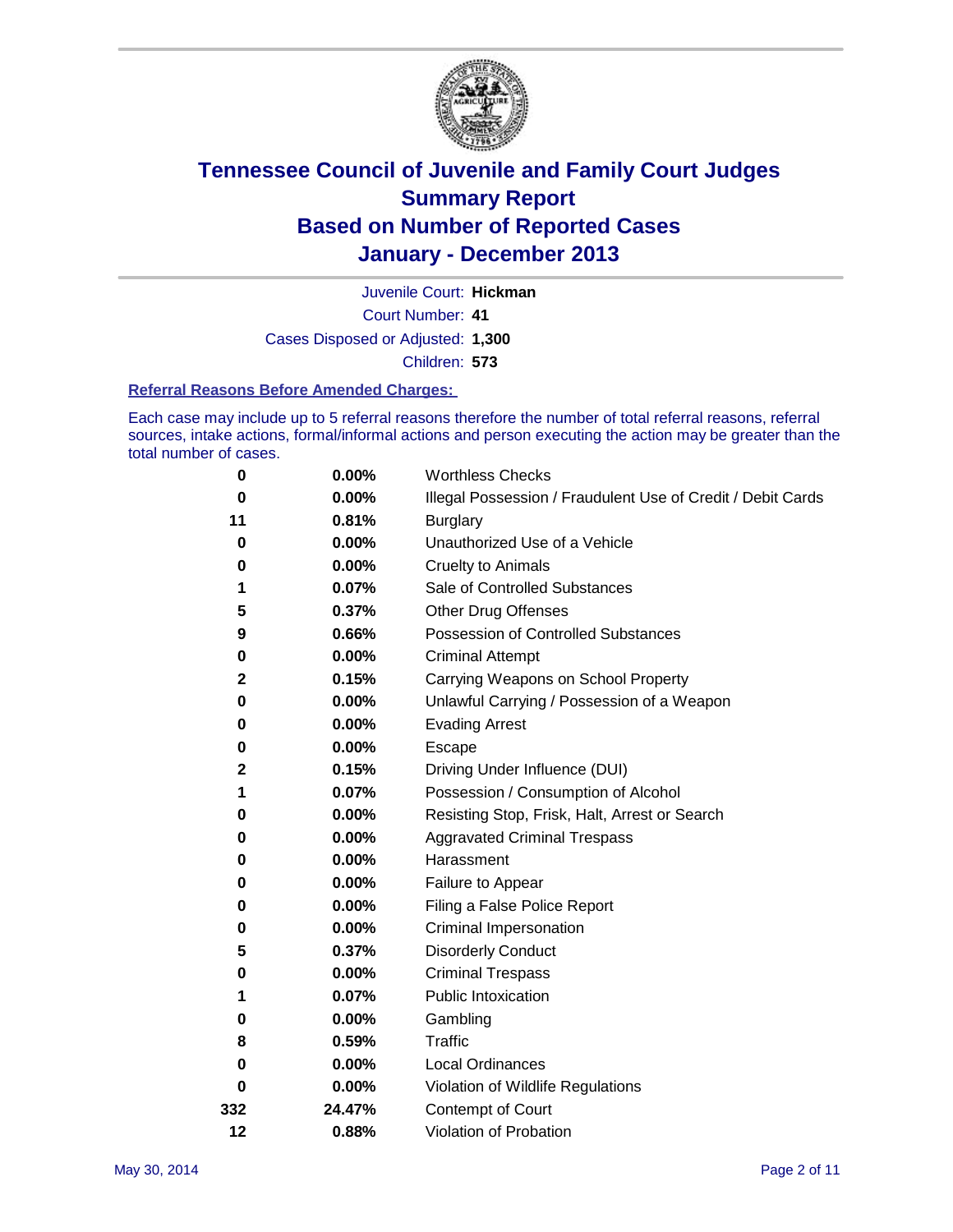

Court Number: **41** Juvenile Court: **Hickman** Cases Disposed or Adjusted: **1,300** Children: **573**

#### **Referral Reasons Before Amended Charges:**

Each case may include up to 5 referral reasons therefore the number of total referral reasons, referral sources, intake actions, formal/informal actions and person executing the action may be greater than the total number of cases.

| $\bf{0}$ | 0.00%    | Violation of Aftercare                 |
|----------|----------|----------------------------------------|
| 32       | 2.36%    | Unruly Behavior                        |
| 7        | 0.52%    | Truancy                                |
| 7        | 0.52%    | In-State Runaway                       |
| 0        | 0.00%    | Out-of-State Runaway                   |
| 13       | 0.96%    | Possession of Tobacco Products         |
|          | 0.07%    | Violation of a Valid Court Order       |
| 0        | 0.00%    | <b>Violation of Curfew</b>             |
| 0        | $0.00\%$ | <b>Sexually Abused Child</b>           |
|          | 0.07%    | <b>Physically Abused Child</b>         |
| 281      | 20.71%   | Dependency / Neglect                   |
| 10       | 0.74%    | <b>Termination of Parental Rights</b>  |
| 0        | 0.00%    | <b>Violation of Pretrial Diversion</b> |
| 0        | 0.00%    | Violation of Informal Adjustment       |
| 50       | 3.68%    | <b>Judicial Review</b>                 |
| 54       | 3.98%    | <b>Administrative Review</b>           |
| 17       | 1.25%    | <b>Foster Care Review</b>              |
| 48       | 3.54%    | Custody                                |
| 47       | 3.46%    | Visitation                             |
| 52       | 3.83%    | Paternity / Legitimation               |
| 198      | 14.59%   | <b>Child Support</b>                   |
| 0        | 0.00%    | <b>Request for Medical Treatment</b>   |
| 0        | 0.00%    | <b>Consent to Marry</b>                |
| 2        | 0.15%    | Other                                  |
| 1,357    | 100.00%  | <b>Total Referrals</b>                 |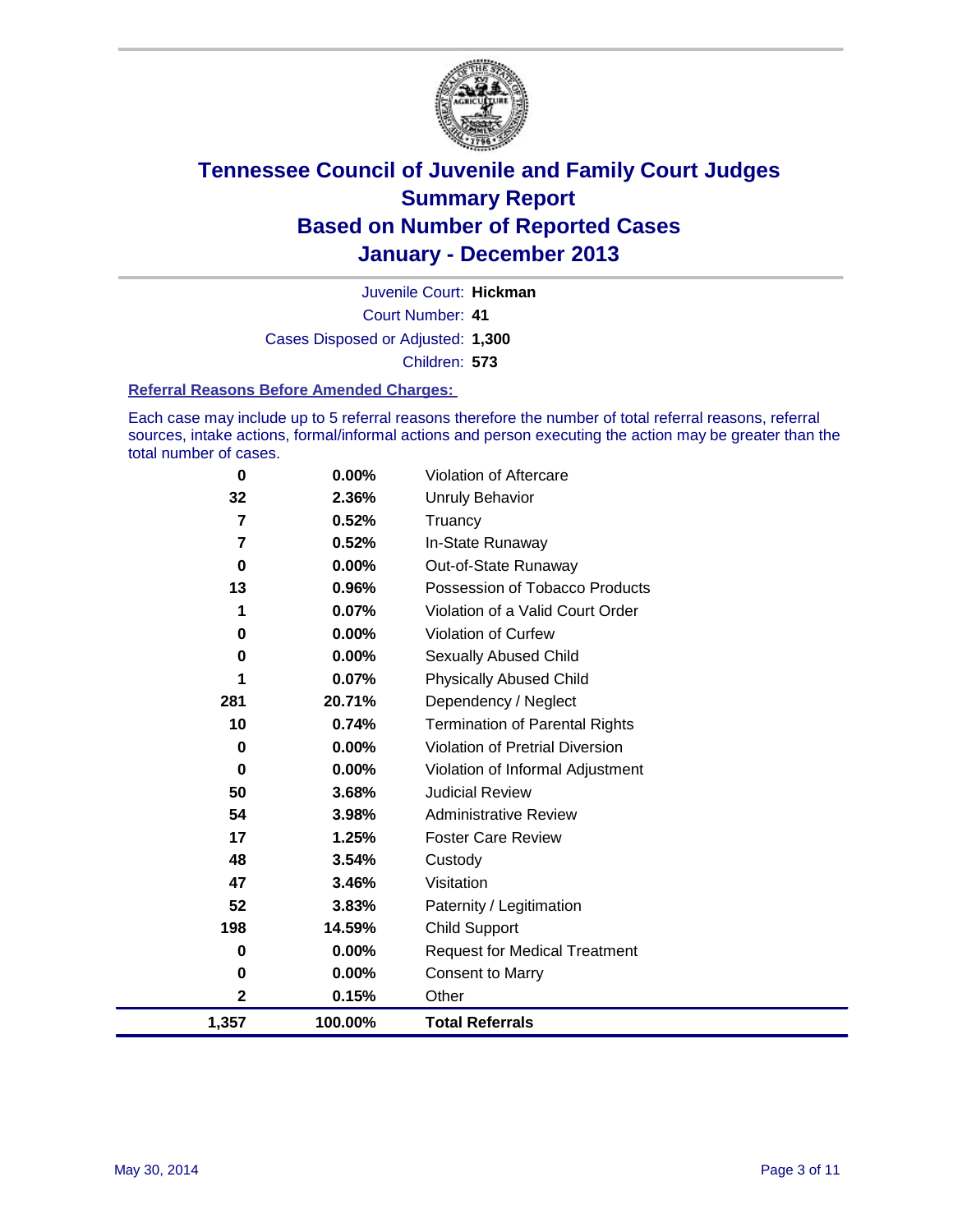

|                            |                                   | Juvenile Court: Hickman           |  |
|----------------------------|-----------------------------------|-----------------------------------|--|
|                            | Court Number: 41                  |                                   |  |
|                            | Cases Disposed or Adjusted: 1,300 |                                   |  |
|                            |                                   | Children: 573                     |  |
| <b>Referral Sources: 1</b> |                                   |                                   |  |
| 99                         | 7.30%                             | Law Enforcement                   |  |
| 165                        | 12.16%                            | Parents                           |  |
| 186                        | 13.71%                            | <b>Relatives</b>                  |  |
| $\bf{0}$                   | 0.00%                             | Self                              |  |
| 91                         | 6.71%                             | School                            |  |
| 1                          | 0.07%                             | <b>CSA</b>                        |  |
| 157                        | 11.57%                            | <b>DCS</b>                        |  |
| 550                        | 40.53%                            | Other State Department            |  |
| 1                          | 0.07%                             | <b>District Attorney's Office</b> |  |
| 89                         | 6.56%                             | <b>Court Staff</b>                |  |
| $\bf{0}$                   | 0.00%                             | Social Agency                     |  |
| 1                          | 0.07%                             | <b>Other Court</b>                |  |
| 12                         | 0.88%                             | Victim                            |  |
| 1                          | 0.07%                             | Child & Parent                    |  |
| 0                          | 0.00%                             | Hospital                          |  |
| 0                          | 0.00%                             | Unknown                           |  |
| 4                          | 0.29%                             | Other                             |  |
| 1,357                      | 100.00%                           | <b>Total Referral Sources</b>     |  |
|                            |                                   |                                   |  |

### **Age of Child at Referral: 2**

| 573 | 100.00%  | <b>Total Child Count</b> |
|-----|----------|--------------------------|
| 0   | $0.00\%$ | Unknown                  |
| 34  | 5.93%    | Ages 19 and Over         |
| 52  | 9.08%    | Ages 17 through 18       |
| 70  | 12.22%   | Ages 15 through 16       |
| 54  | 9.42%    | Ages 13 through 14       |
| 40  | 6.98%    | Ages 11 through 12       |
| 323 | 56.37%   | Ages 10 and Under        |
|     |          |                          |

<sup>1</sup> If different than number of Referral Reasons (1357), verify accuracy of your court's data.

<sup>2</sup> One child could be counted in multiple categories, verify accuracy of your court's data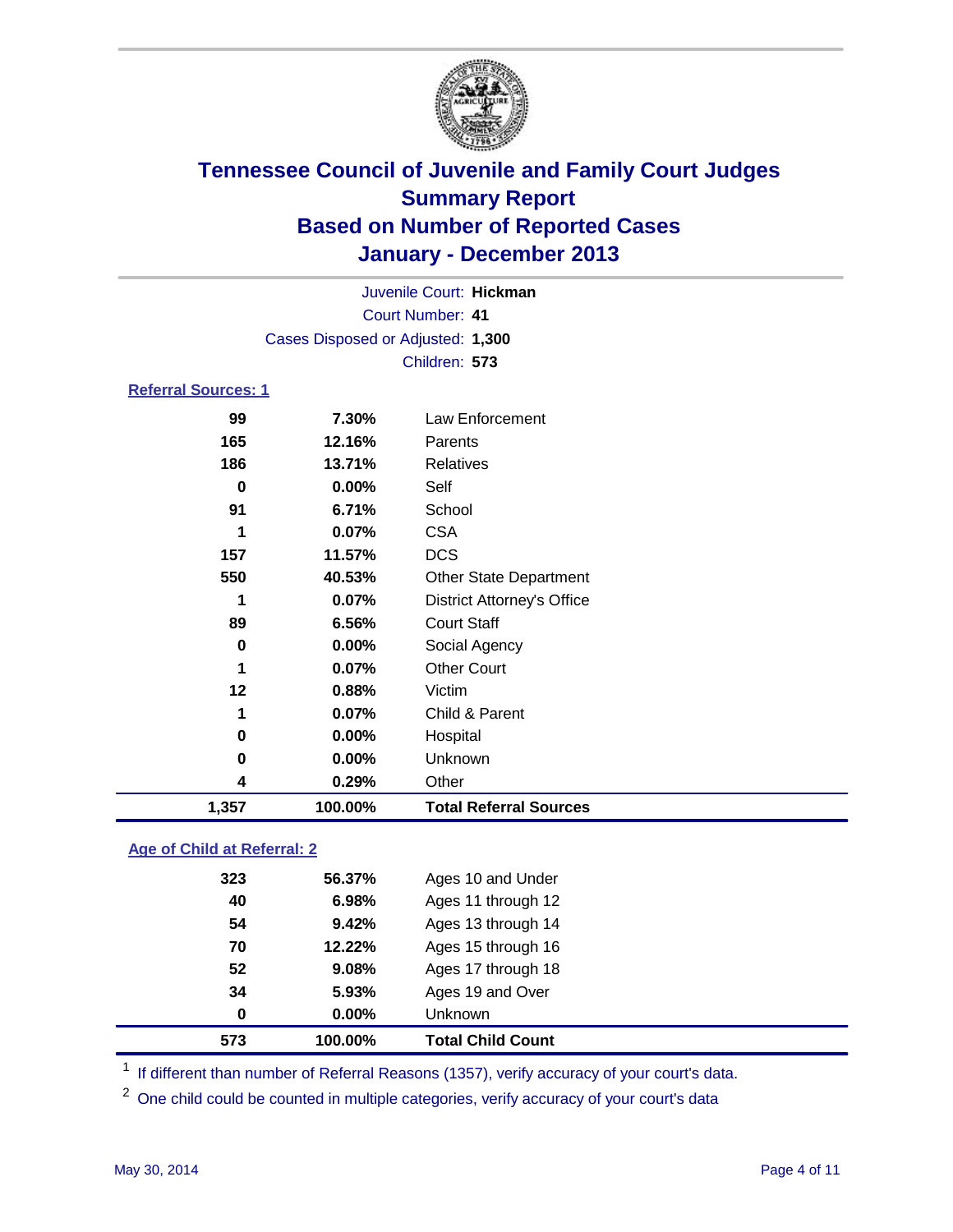

|                                         | Juvenile Court: Hickman           |                          |  |  |  |  |
|-----------------------------------------|-----------------------------------|--------------------------|--|--|--|--|
|                                         | Court Number: 41                  |                          |  |  |  |  |
|                                         | Cases Disposed or Adjusted: 1,300 |                          |  |  |  |  |
|                                         |                                   | Children: 573            |  |  |  |  |
| Sex of Child: 1                         |                                   |                          |  |  |  |  |
| 324                                     | 56.54%                            | Male                     |  |  |  |  |
| 249                                     | 43.46%                            | Female                   |  |  |  |  |
| $\bf{0}$                                | 0.00%                             | Unknown                  |  |  |  |  |
| 573                                     | 100.00%                           | <b>Total Child Count</b> |  |  |  |  |
| Race of Child: 1                        |                                   |                          |  |  |  |  |
| 549                                     | 95.81%                            | White                    |  |  |  |  |
| 9                                       | 1.57%                             | African American         |  |  |  |  |
| 0                                       | 0.00%                             | Native American          |  |  |  |  |
| 0                                       | 0.00%                             | Asian                    |  |  |  |  |
| 15                                      | 2.62%                             | Mixed                    |  |  |  |  |
| $\bf{0}$                                | 0.00%                             | Unknown                  |  |  |  |  |
| 573                                     | 100.00%                           | <b>Total Child Count</b> |  |  |  |  |
| <b>Hispanic Origin: 1</b>               |                                   |                          |  |  |  |  |
| 4                                       | 0.70%                             | Yes                      |  |  |  |  |
| 569                                     | 99.30%                            | No                       |  |  |  |  |
| $\mathbf 0$                             | 0.00%                             | Unknown                  |  |  |  |  |
| 573                                     | 100.00%                           | <b>Total Child Count</b> |  |  |  |  |
| <b>School Enrollment of Children: 1</b> |                                   |                          |  |  |  |  |
| 340                                     | 59.34%                            | Yes                      |  |  |  |  |
| 232                                     | 40.49%                            | <b>No</b>                |  |  |  |  |
| 1                                       | 0.17%                             | Unknown                  |  |  |  |  |
| 573                                     | 100.00%                           | <b>Total Child Count</b> |  |  |  |  |

One child could be counted in multiple categories, verify accuracy of your court's data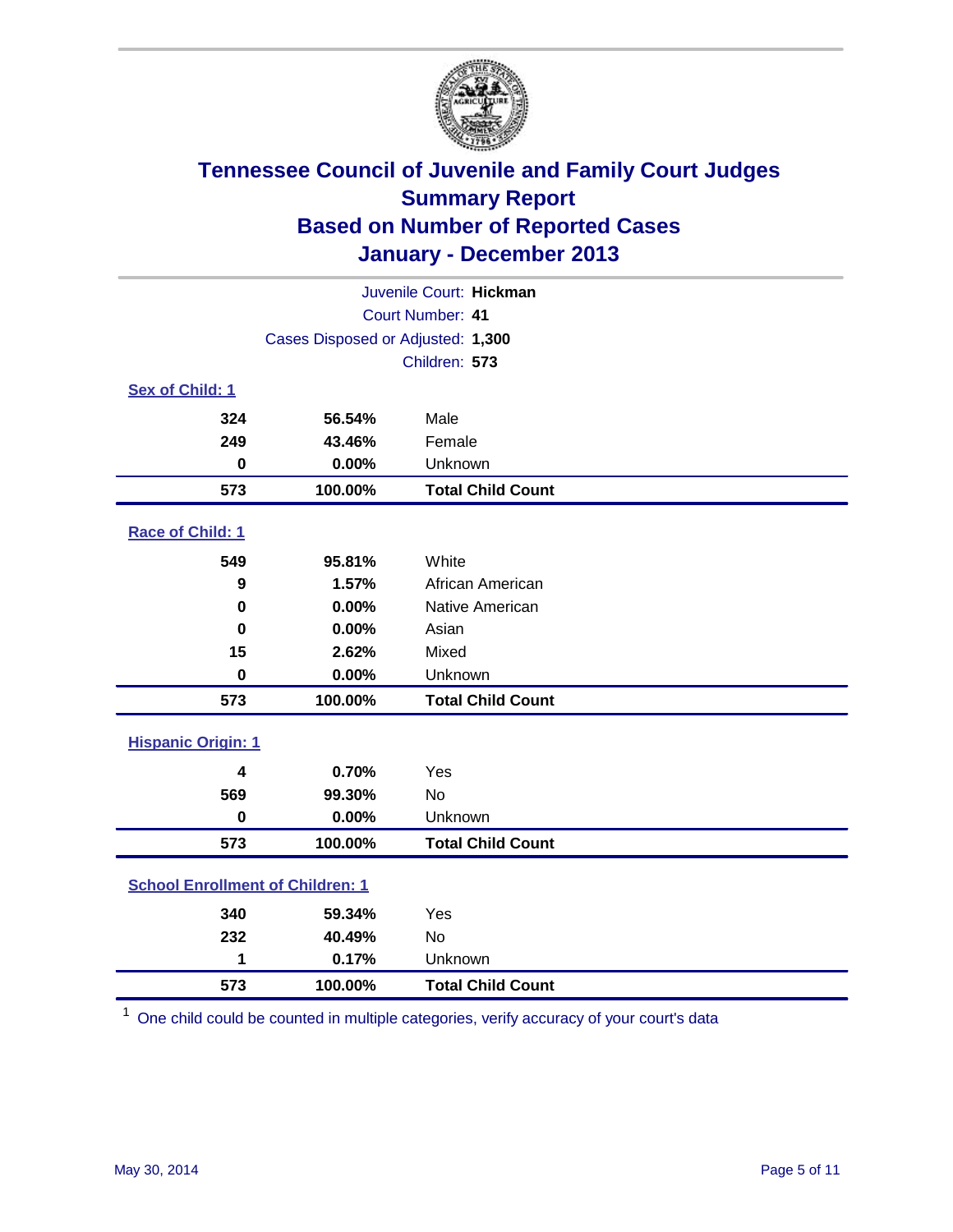

Court Number: **41** Juvenile Court: **Hickman** Cases Disposed or Adjusted: **1,300** Children: **573**

### **Living Arrangement of Child at Time of Referral: 1**

| 573          | 100.00% | <b>Total Child Count</b>     |
|--------------|---------|------------------------------|
| $\mathbf{2}$ | 0.35%   | Other                        |
| 38           | 6.63%   | Unknown                      |
| 8            | 1.40%   | Independent                  |
| 0            | 0.00%   | In an Institution            |
| 3            | 0.52%   | In a Residential Center      |
| 4            | 0.70%   | In a Group Home              |
| 22           | 3.84%   | With Foster Family           |
| 8            | 1.40%   | <b>With Adoptive Parents</b> |
| 105          | 18.32%  | <b>With Relatives</b>        |
| 68           | 11.87%  | With Father                  |
| 257          | 44.85%  | With Mother                  |
| 14           | 2.44%   | With Mother and Stepfather   |
| 8            | 1.40%   | With Father and Stepmother   |
| 36           | 6.28%   | With Both Biological Parents |
|              |         |                              |

#### **Type of Detention: 2**

| 1,300 | 100.00%  | <b>Total Detention Count</b> |  |
|-------|----------|------------------------------|--|
| 0     | 0.00%    | Other                        |  |
| 1,299 | 99.92%   | Does Not Apply               |  |
| 0     | $0.00\%$ | <b>Unknown</b>               |  |
| 0     | $0.00\%$ | <b>Psychiatric Hospital</b>  |  |
| 0     | 0.00%    | Jail - No Separation         |  |
| 0     | 0.00%    | Jail - Partial Separation    |  |
| 0     | 0.00%    | Jail - Complete Separation   |  |
| 0     | 0.00%    | Juvenile Detention Facility  |  |
| 1     | 0.08%    | Non-Secure Placement         |  |
|       |          |                              |  |

<sup>1</sup> One child could be counted in multiple categories, verify accuracy of your court's data

<sup>2</sup> If different than number of Cases (1300) verify accuracy of your court's data.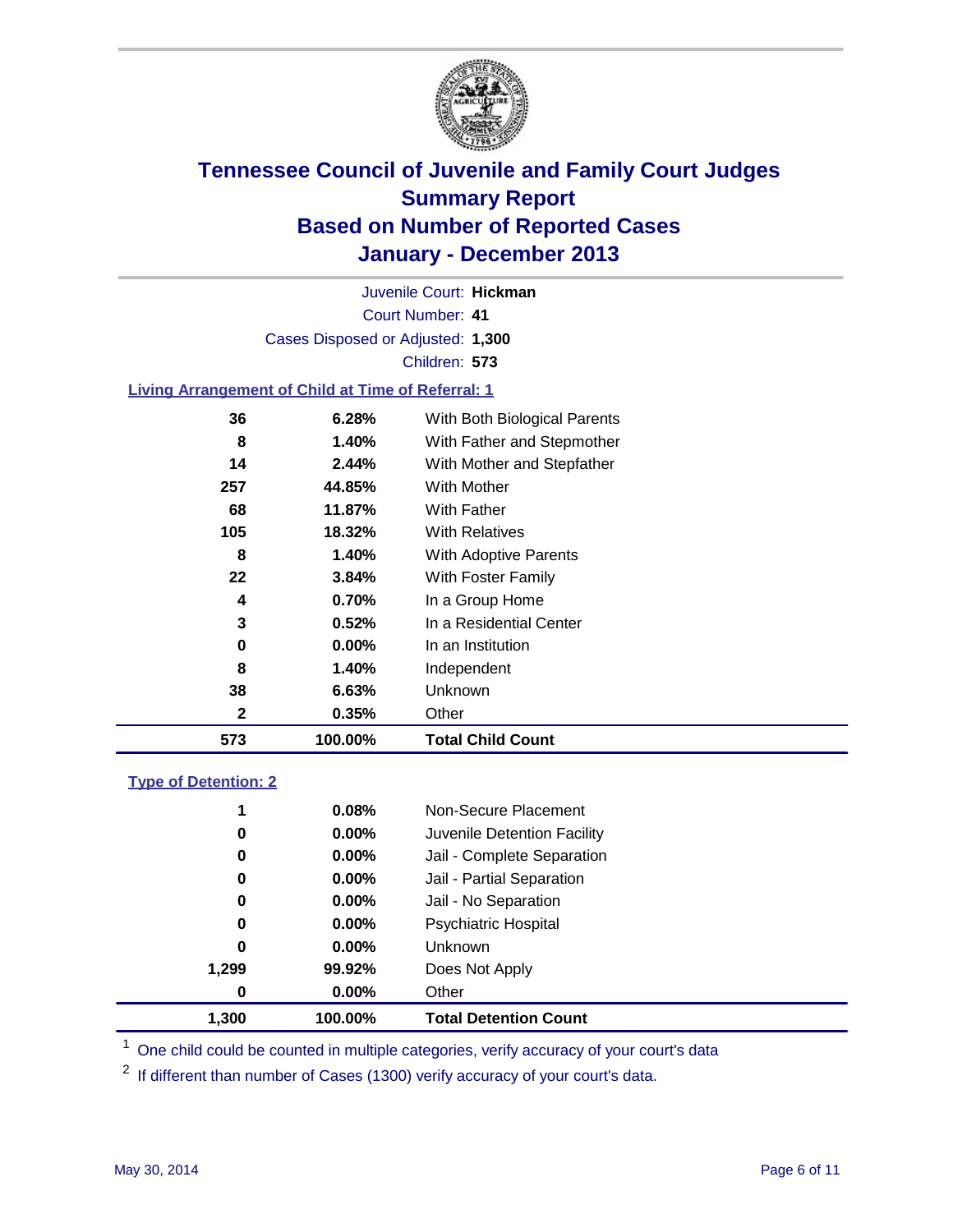

|                                                    |                                   | Juvenile Court: Hickman              |
|----------------------------------------------------|-----------------------------------|--------------------------------------|
|                                                    |                                   | Court Number: 41                     |
|                                                    | Cases Disposed or Adjusted: 1,300 |                                      |
|                                                    |                                   | Children: 573                        |
| <b>Placement After Secure Detention Hearing: 1</b> |                                   |                                      |
| 0                                                  | 0.00%                             | Returned to Prior Living Arrangement |
| 0                                                  | 0.00%                             | Juvenile Detention Facility          |
| 0                                                  | 0.00%                             | Jail                                 |
| 0                                                  | 0.00%                             | Shelter / Group Home                 |
| 0                                                  | 0.00%                             | <b>Foster Family Home</b>            |
| 0                                                  | 0.00%                             | <b>Psychiatric Hospital</b>          |
| 0                                                  | 0.00%                             | Unknown                              |
| 1,300                                              | 100.00%                           | Does Not Apply                       |
| 0                                                  | 0.00%                             | Other                                |
| 1,300                                              | 100.00%                           | <b>Total Placement Count</b>         |
|                                                    |                                   |                                      |
| <b>Intake Actions: 2</b>                           |                                   |                                      |
| 1,231                                              | 90.71%                            | <b>Petition Filed</b>                |
| 17                                                 | 1.25%                             | <b>Motion Filed</b>                  |
| 4                                                  | 0.29%                             | <b>Citation Processed</b>            |
| $\mathbf{2}$                                       | 0.15%                             | Notification of Paternity Processed  |
| 33                                                 | 2.43%                             | Scheduling of Judicial Review        |
| 54                                                 | 3.98%                             | Scheduling of Administrative Review  |
| 12                                                 | 0.88%                             | Scheduling of Foster Care Review     |
| 0                                                  | 0.00%                             | Unknown                              |
| 1                                                  | 0.07%                             | Does Not Apply                       |
| 3                                                  | 0.22%                             | Other                                |
| 1,357                                              | 100.00%                           | <b>Total Intake Count</b>            |

<sup>1</sup> If different than number of Cases (1300) verify accuracy of your court's data.

 $2$  If different than number of Referral Reasons (1357), verify accuracy of your court's data.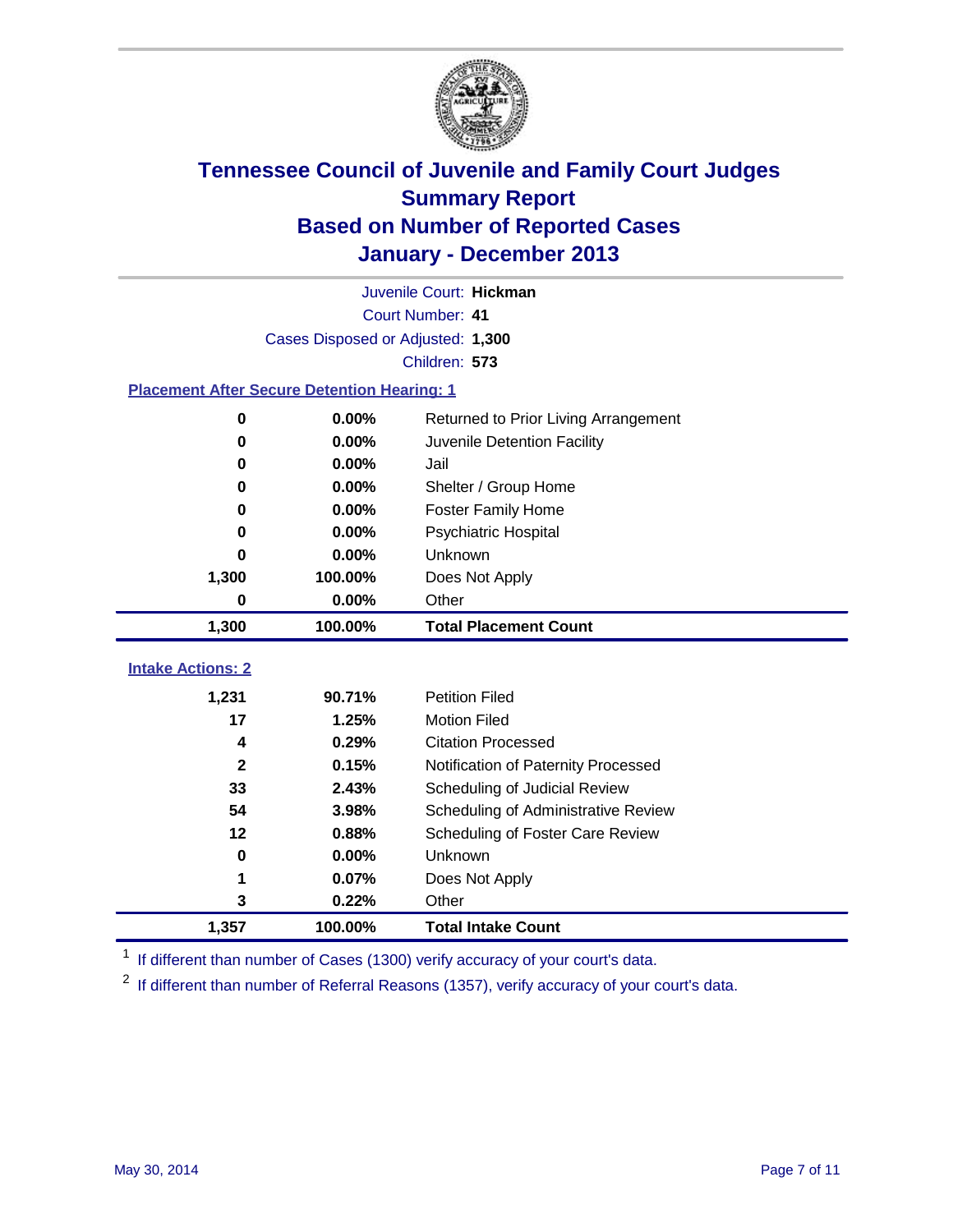

Court Number: **41** Juvenile Court: **Hickman** Cases Disposed or Adjusted: **1,300** Children: **573**

### **Last Grade Completed by Child: 1**

| 180         | 31.41%  | Too Young for School     |
|-------------|---------|--------------------------|
| 3           | 0.52%   | Preschool                |
| 44          | 7.68%   | Kindergarten             |
| 30          | 5.24%   | 1st Grade                |
| 25          | 4.36%   | 2nd Grade                |
| 22          | 3.84%   | 3rd Grade                |
| 24          | 4.19%   | 4th Grade                |
| 18          | 3.14%   | 5th Grade                |
| 16          | 2.79%   | 6th Grade                |
| 14          | 2.44%   | 7th Grade                |
| 31          | 5.41%   | 8th Grade                |
| 43          | 7.50%   | 9th Grade                |
| 43          | 7.50%   | 10th Grade               |
| 31          | 5.41%   | 11th Grade               |
| 0           | 0.00%   | 12th Grade               |
| 0           | 0.00%   | Non-Graded Special Ed    |
| 0           | 0.00%   | <b>GED</b>               |
| 11          | 1.92%   | Graduated                |
| $\mathbf 0$ | 0.00%   | Never Attended School    |
| 37          | 6.46%   | Unknown                  |
| 1           | 0.17%   | Other                    |
| 573         | 100.00% | <b>Total Child Count</b> |
|             |         |                          |

|  | <b>Enrolled in Special Education: 1</b> |
|--|-----------------------------------------|
|  |                                         |

| 11<br>562 | 1.92%<br>98.08% | Yes<br>No                |  |
|-----------|-----------------|--------------------------|--|
| 0         | $0.00\%$        | Unknown                  |  |
| 573       | 100.00%         | <b>Total Child Count</b> |  |

One child could be counted in multiple categories, verify accuracy of your court's data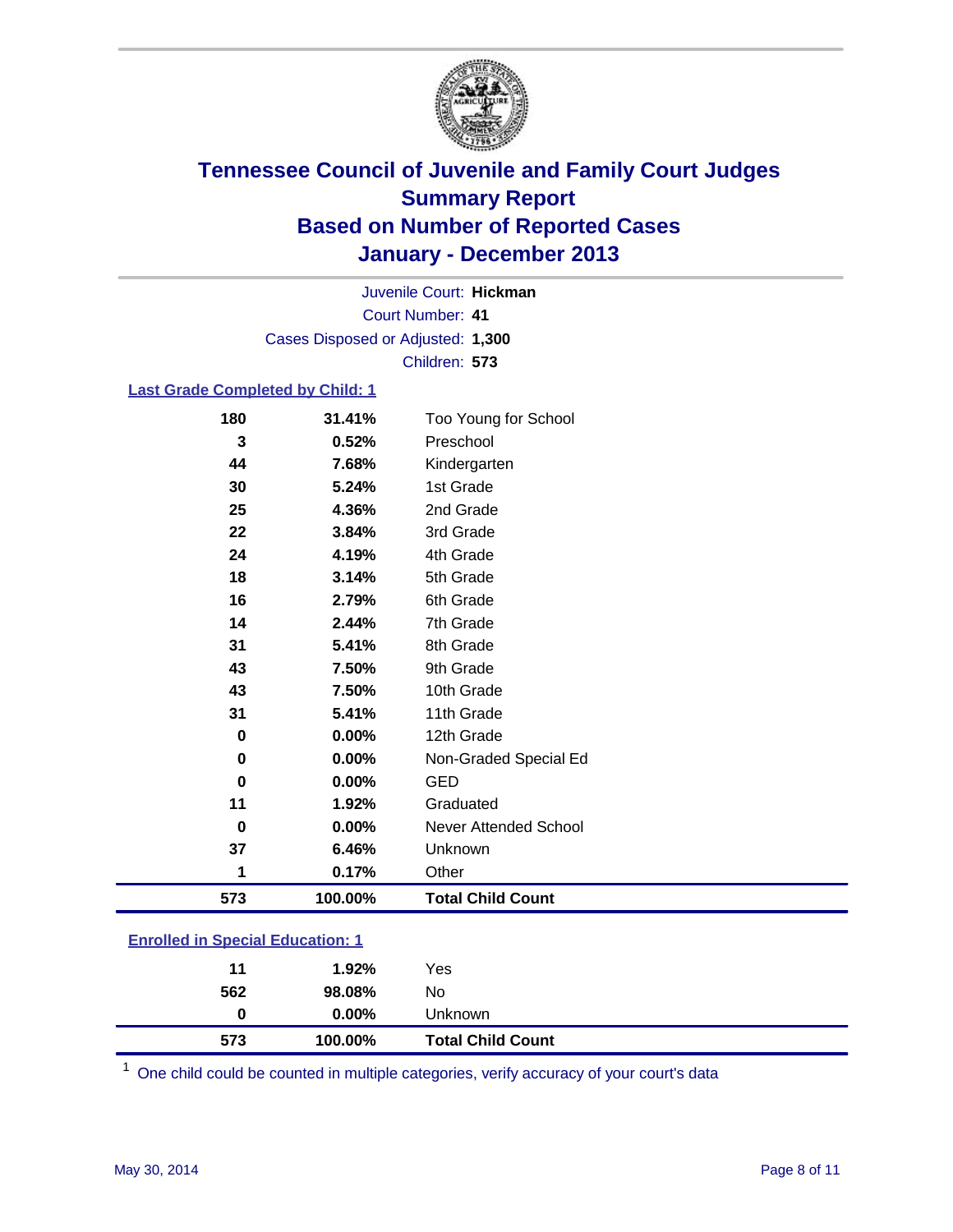

|                              |                                   | Juvenile Court: Hickman   |
|------------------------------|-----------------------------------|---------------------------|
|                              |                                   | Court Number: 41          |
|                              | Cases Disposed or Adjusted: 1,300 |                           |
|                              |                                   | Children: 573             |
| <b>Action Executed By: 1</b> |                                   |                           |
| 1,281                        | 94.40%                            | Judge                     |
| 0                            | $0.00\%$                          | Magistrate                |
| 76                           | 5.60%                             | <b>YSO</b>                |
| 0                            | $0.00\%$                          | Other                     |
| 0                            | $0.00\%$                          | Unknown                   |
| 1,357                        | 100.00%                           | <b>Total Action Count</b> |

### **Formal / Informal Actions: 1**

| 118      | 8.70%    | Dismissed                                        |
|----------|----------|--------------------------------------------------|
| 5        | 0.37%    | Retired / Nolle Prosequi                         |
| 15       | 1.11%    | <b>Complaint Substantiated Delinquent</b>        |
| 5        | 0.37%    | <b>Complaint Substantiated Status Offender</b>   |
| 23       | 1.69%    | <b>Complaint Substantiated Dependent/Neglect</b> |
| 0        | $0.00\%$ | <b>Complaint Substantiated Abused</b>            |
| $\bf{0}$ | $0.00\%$ | <b>Complaint Substantiated Mentally III</b>      |
| 23       | 1.69%    | Informal Adjustment                              |
| 7        | 0.52%    | <b>Pretrial Diversion</b>                        |
| 0        | $0.00\%$ | <b>Transfer to Adult Court Hearing</b>           |
|          | $0.07\%$ | Charges Cleared by Transfer to Adult Court       |
| 14       | 1.03%    | Special Proceeding                               |
| 386      | 28.45%   | <b>Review Concluded</b>                          |
| 759      | 55.93%   | Case Held Open                                   |
|          | 0.07%    | Other                                            |
| 0        | $0.00\%$ | Unknown                                          |
| 1,357    | 100.00%  | <b>Total Action Count</b>                        |

<sup>1</sup> If different than number of Referral Reasons (1357), verify accuracy of your court's data.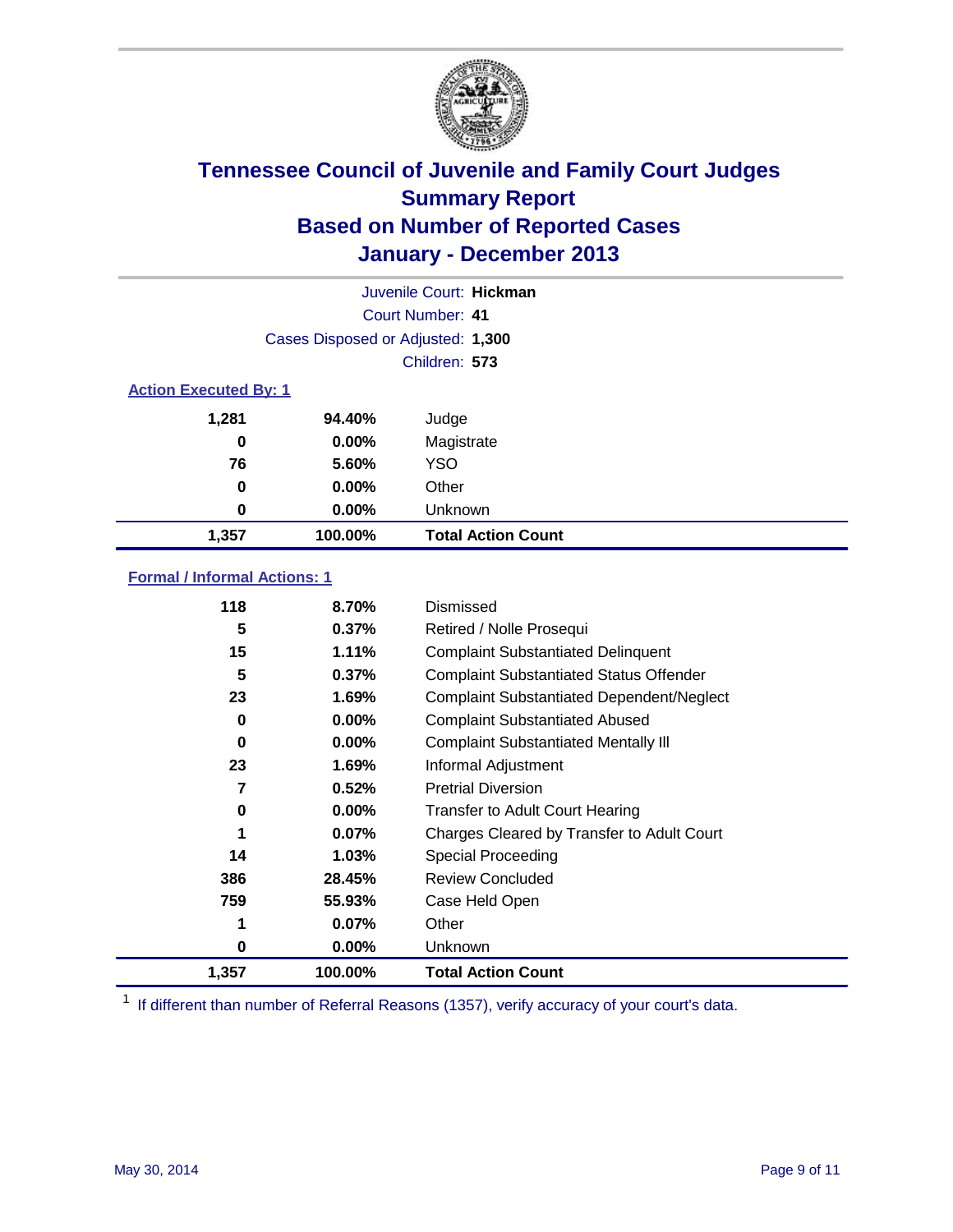

|                       |                                   | Juvenile Court: Hickman                               |
|-----------------------|-----------------------------------|-------------------------------------------------------|
|                       |                                   | Court Number: 41                                      |
|                       | Cases Disposed or Adjusted: 1,300 |                                                       |
|                       |                                   | Children: 573                                         |
| <b>Case Outcomes:</b> |                                   | There can be multiple outcomes for one child or case. |
| 186                   | 8.58%                             | <b>Case Dismissed</b>                                 |
| 7                     | 0.32%                             | Case Retired or Nolle Prosequi                        |
| 18                    | 0.83%                             | Warned / Counseled                                    |
| 642                   | 29.61%                            | <b>Held Open For Review</b>                           |
| 29                    | 1.34%                             | Supervision / Probation to Juvenile Court             |
| 1                     | 0.05%                             | <b>Probation to Parents</b>                           |
| 7                     | 0.32%                             | Referral to Another Entity for Supervision / Service  |
| 28                    | 1.29%                             | Referred for Mental Health Counseling                 |
| 11                    | 0.51%                             | Referred for Alcohol and Drug Counseling              |
| 0                     | 0.00%                             | <b>Referred to Alternative School</b>                 |
| 0                     | 0.00%                             | Referred to Private Child Agency                      |
| 1                     | 0.05%                             | Referred to Defensive Driving School                  |
| 0                     | 0.00%                             | Referred to Alcohol Safety School                     |
| 0                     | 0.00%                             | Referred to Juvenile Court Education-Based Program    |
| 2                     | 0.09%                             | Driver's License Held Informally                      |
| 0                     | 0.00%                             | <b>Voluntary Placement with DMHMR</b>                 |
| 2                     | 0.09%                             | <b>Private Mental Health Placement</b>                |
| 0                     | 0.00%                             | <b>Private MR Placement</b>                           |
| 1                     | 0.05%                             | Placement with City/County Agency/Facility            |
| 0                     | 0.00%                             | Placement with Relative / Other Individual            |
| 60                    | 2.77%                             | Fine                                                  |
| 46                    | 2.12%                             | <b>Public Service</b>                                 |
| 18                    | 0.83%                             | Restitution                                           |
| 0                     | 0.00%                             | <b>Runaway Returned</b>                               |
| 16                    | 0.74%                             | No Contact Order                                      |
| 3                     | 0.14%                             | Injunction Other than No Contact Order                |
| 0                     | 0.00%                             | <b>House Arrest</b>                                   |
| 30                    | 1.38%                             | <b>Court Defined Curfew</b>                           |
| 27                    | 1.25%                             | Dismissed from Informal Adjustment                    |
| 6                     | 0.28%                             | <b>Dismissed from Pretrial Diversion</b>              |
| 6                     | 0.28%                             | Released from Probation                               |
|                       | 0.05%                             | <b>Transferred to Adult Court</b>                     |
| 0                     | $0.00\%$                          | <b>DMHMR Involuntary Commitment</b>                   |